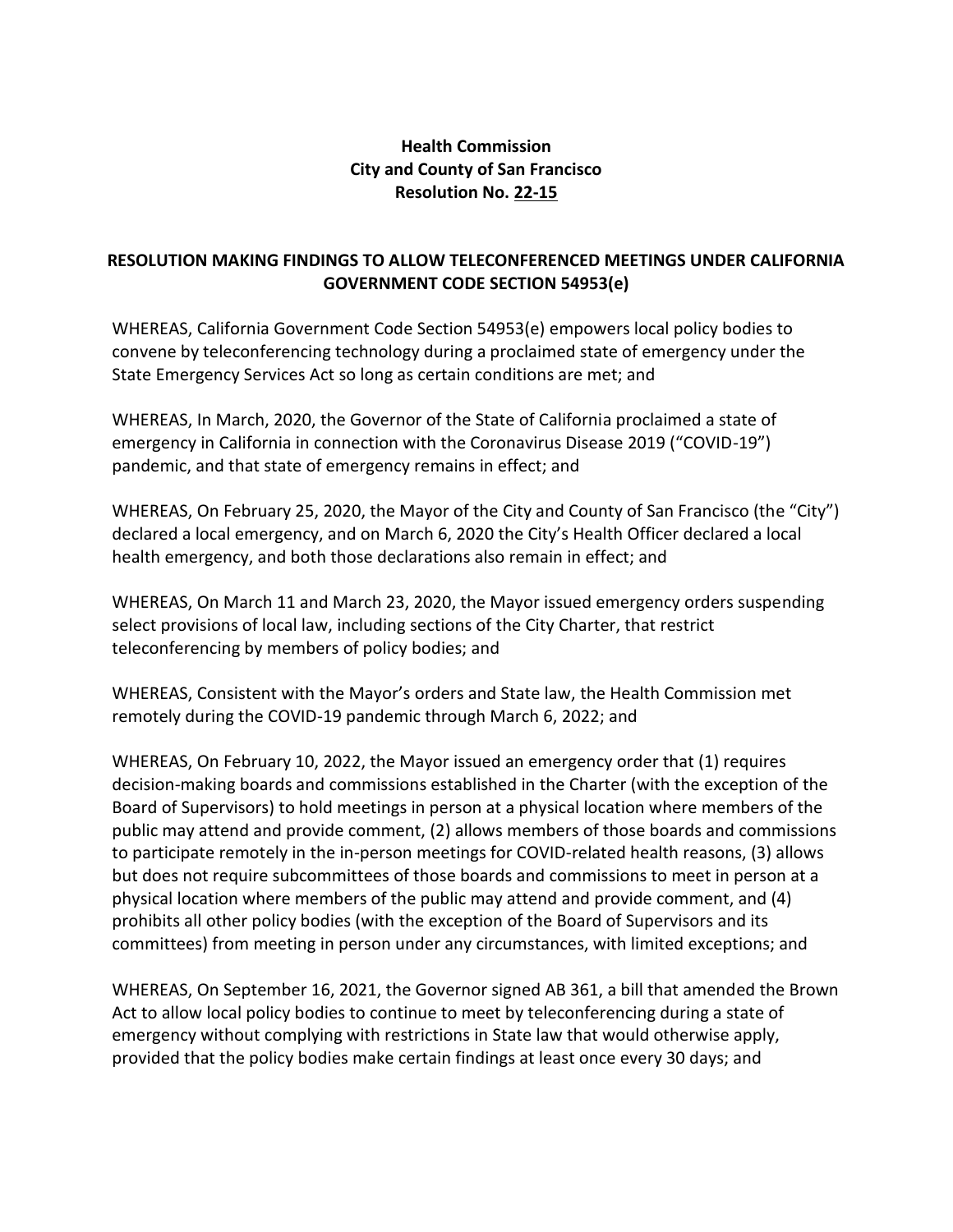WHEREAS, While federal, State, and local health officials emphasize the critical importance of vaccination (including a booster once eligible) and consistent mask-wearing, regardless of vaccination status, to prevent the spread of COVID-19, the City's Health Officer has issued at least one order (Health Officer Order No. C19-07y, available online at [www.sfdph.org/healthorders\)](https://www.sfdph.org/healthorders) and one directive (Health Officer Directive No. 2020-33i, available online at [www.sfdph.org/directives\)](https://www.sfdph.org/directives) that continue to recommend measures to promote safety for indoor gatherings, including vaccination, masking, improved ventilation, and other measures, in certain contexts; and

WHEREAS, The California Department of Industrial Relations Division of Occupational Safety and Health ("Cal/OSHA") has promulgated Section 3205 of Title 8 of the California Code of Regulations, which requires most employers in California, including in the City, to train and instruct employees about measures that can decrease the spread of COVID-19; and

WHEREAS, Without limiting any requirements under applicable federal, state, or local pandemic-related rules, orders, or directives, the City's Department of Public Health, in coordination with the City's Health Officer, has advised that for group gatherings indoors, such as meetings of boards and commissions, people can increase safety and greatly reduce risks to the health and safety of attendees from COVID-19 by maximizing ventilation, wearing wellfitting masks regardless of vaccination status (and as strongly recommended for everyone by the State of California's indoor masking order and Health Officer Order No. C19-07y), encouraging vaccination (including a booster as soon as eligible), staying home when sick or when experiencing any COVID-19 symptom, discouraging consumption of food or beverages in the meeting, following good hand hygiene practices, and making informed choices when gathering with people whose vaccination status is not known; and

WHEREAS, the Health Commission will begin meeting in person consistent with the Mayor's February 10, 2022 order, allowing members to participate by video from a separate location for COVID-related health reasons and providing members of the public an opportunity to observe and provide public comment either in person or remotely; now, therefore, be it

RESOLVED, That the Heath Commission finds as follows:

- 1. As described above, the State of California and the City remain in a state of emergency due to the COVID-19 pandemic. At this meeting, the Health Commission has considered the circumstances of the state of emergency.
- 2. As described above, because of the COVID-19 pandemic, conducting meetings of this body and its committees in person without allowing certain members of this body to attend remotely would present imminent risks to the health or safety of certain attendees due to COVID-19, and the state of emergency continues to directly impact the ability of those members to meet safely in person; and, be it